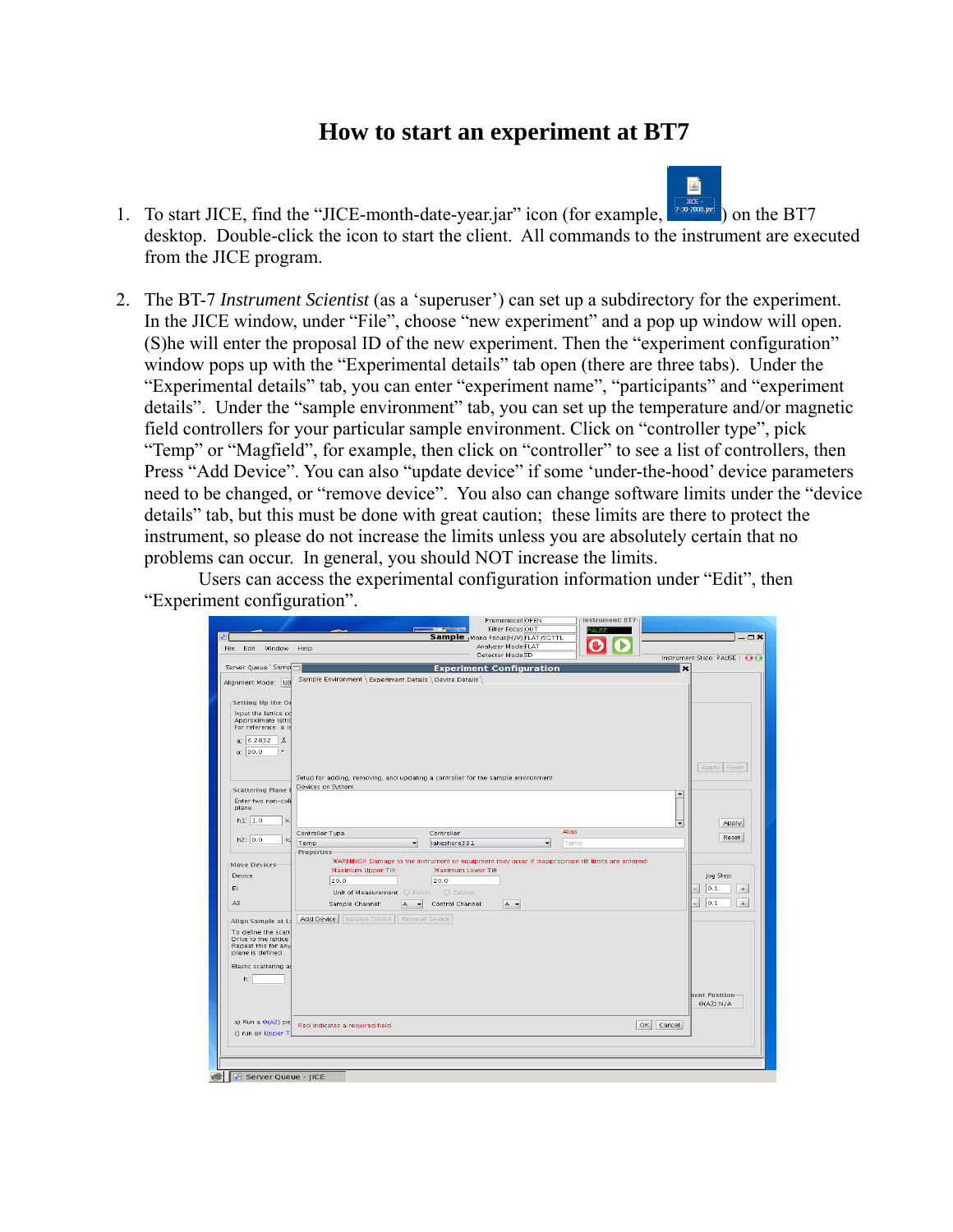3. Many of the instrument operations can be accessed through the various windows. Requesting a

|                               |                                                      | Premonocoll OPEN<br>Instrument: BT7<br>Filter Focus OUT<br><b>PAUSE</b><br>Mono Focus(H/V) FLAT/SGTTL<br>Analyzer Mode FLAT<br>Detector Mode SD<br><b>ICP Data on</b> |  |
|-------------------------------|------------------------------------------------------|-----------------------------------------------------------------------------------------------------------------------------------------------------------------------|--|
|                               |                                                      | <b>Internal we</b>                                                                                                                                                    |  |
| $\blacksquare$ Console - JICE |                                                      | <u> - 10</u>                                                                                                                                                          |  |
|                               | File Edit Window Help                                |                                                                                                                                                                       |  |
|                               | Console                                              | Instrument State: PAUSE                                                                                                                                               |  |
| El Consol                     | Device Shahus                                        | <b>Data</b>                                                                                                                                                           |  |
| Instrume                      | Live Data                                            |                                                                                                                                                                       |  |
| <b>Instru</b>                 | Move Device                                          | Instrument Time: Tue Sep 16 10:50:34 EDT 2008                                                                                                                         |  |
|                               | Peak Scan                                            |                                                                                                                                                                       |  |
| Currei                        | <b>Resource Editor</b>                               |                                                                                                                                                                       |  |
| Currei                        | Resource Manager                                     |                                                                                                                                                                       |  |
|                               | Sample Alignment                                     | Scan Progress: No scan running.                                                                                                                                       |  |
|                               | Server Queue                                         |                                                                                                                                                                       |  |
|                               |                                                      |                                                                                                                                                                       |  |
|                               | Log Messages Dry Run Results Detailed Error Messages |                                                                                                                                                                       |  |
|                               | 10:50:21 AM> ask GETFITRESULTS getnewlattice         |                                                                                                                                                                       |  |
|                               |                                                      |                                                                                                                                                                       |  |

window, such as "Live Data", will create a new tab with that window active in the Console. These tabs can also be dragged out onto the desktop as a stand-alone window, if desired.

The icon at the top of the desktop gives some basic instrument information, and can be used to *pause and resume,* or *stop* the instrument command sequence. This icon appears on all the desktops and is forced to the front so that it is always available. The keyboard command "ALT-F12" can also be used to stop the instrument.

4. To input lattice parameters and align your sample, choose the "sample alignment" tab.

|                                       | Mon Sep 15, 17:37                                                                                                                                                        | Premonocoll OPEN                                                                                                                      |                                          | -Instrument: $BT7$ $\odot$ $\otimes$ 84 $\uparrow$ $\Box$ | <b>COZOO &amp; indiv</b> |
|---------------------------------------|--------------------------------------------------------------------------------------------------------------------------------------------------------------------------|---------------------------------------------------------------------------------------------------------------------------------------|------------------------------------------|-----------------------------------------------------------|--------------------------|
|                                       |                                                                                                                                                                          | Filter Focus OUT<br>Mono Focus(H/V) FLAT/SGTTL                                                                                        |                                          |                                                           |                          |
|                                       |                                                                                                                                                                          | Analyzer Mode FLAT<br><b>Sample Alignment -</b><br>Detector Mode SD                                                                   |                                          |                                                           |                          |
| Window -<br>Edit<br>File              | Help                                                                                                                                                                     |                                                                                                                                       |                                          |                                                           |                          |
|                                       |                                                                                                                                                                          |                                                                                                                                       | Instrument State: PAUSE   88             |                                                           |                          |
| Alignment Mode: UB Matrix disabled v  |                                                                                                                                                                          | Server Queue > Sample Alignment \ El Console \ $\mathfrak{P}$ Move Device \ L Live Data \ Peak Scan \ Resource Editor \               | $\blacktriangle$                         |                                                           |                          |
|                                       |                                                                                                                                                                          |                                                                                                                                       |                                          |                                                           |                          |
|                                       | Setting Up the Orientation Matrix for the Sample                                                                                                                         |                                                                                                                                       |                                          |                                                           |                          |
|                                       | Approximate lattice spacings can be entered and later refined after scanning 20.                                                                                         | Input the lattice constants and angles that describe the structure of the crystal lattice for your sample.                            |                                          |                                                           |                          |
|                                       |                                                                                                                                                                          | For reference: $\alpha$ is the angle between a and b, $\beta$ is the angle between b and c, and $\gamma$ is the angle between c and a |                                          |                                                           |                          |
| a: 6.2832<br>$\alpha$ : 90.0          | А b: 6.2832   А с 6.2832   А<br>$\frac{1}{2}$ $\beta$ : 90.0<br>$\cdot$ $\gamma$ : 90.0                                                                                  |                                                                                                                                       |                                          |                                                           |                          |
|                                       |                                                                                                                                                                          |                                                                                                                                       |                                          |                                                           |                          |
|                                       |                                                                                                                                                                          |                                                                                                                                       | Apply   Reset                            |                                                           |                          |
| -Scattering Plane Definitions         |                                                                                                                                                                          |                                                                                                                                       |                                          |                                                           |                          |
|                                       | Enter two non-colinear reciprocal lattice vectors to define the scattering                                                                                               |                                                                                                                                       |                                          |                                                           |                          |
| plane.<br>h1: 1.0<br>k1: 0.0          |                                                                                                                                                                          |                                                                                                                                       |                                          |                                                           |                          |
|                                       | 11: 0.0                                                                                                                                                                  |                                                                                                                                       | Apply                                    |                                                           |                          |
| h2: 0.0<br>k2: 0.0                    | 12: 1.0                                                                                                                                                                  |                                                                                                                                       | Reset                                    |                                                           |                          |
|                                       |                                                                                                                                                                          |                                                                                                                                       |                                          |                                                           |                          |
| Move Devices<br>Device                | CurrentPosition                                                                                                                                                          | TargetPosition                                                                                                                        | Jog Step                                 |                                                           |                          |
| Ei                                    | 4.874meV                                                                                                                                                                 | 4.87407493384<br>Gol                                                                                                                  | 0.1<br>$\overline{\phantom{a}}$<br>$\pm$ |                                                           |                          |
| A3                                    | 35.915°                                                                                                                                                                  | 35.9146<br>Go!                                                                                                                        | 0.1 <br>$+$                              |                                                           |                          |
|                                       |                                                                                                                                                                          |                                                                                                                                       | $\overline{\phantom{a}}$                 |                                                           |                          |
| Align Sample at Lattice Reflection(s) |                                                                                                                                                                          |                                                                                                                                       |                                          |                                                           |                          |
|                                       | To define the scattering plane, a minimum of two reflections must be found.<br>Drive to the lattice reflection desired and fine tune the location using the steps below. |                                                                                                                                       |                                          |                                                           |                          |
| plane is defined.                     | Repeat this for any number of reflections until you are confident the desired                                                                                            |                                                                                                                                       |                                          |                                                           |                          |
| Elastic scattering assumed: Ef = Ei   |                                                                                                                                                                          |                                                                                                                                       |                                          |                                                           |                          |
| k:<br>h.                              |                                                                                                                                                                          | Drive Q (A3/A4)<br>Drive A4                                                                                                           |                                          |                                                           |                          |
|                                       |                                                                                                                                                                          | Calculated Angular Alignment Position-                                                                                                |                                          |                                                           |                          |
|                                       |                                                                                                                                                                          | $2\Theta(A4)$ : N/A                                                                                                                   | $\Theta(A3)$ : N/A                       |                                                           |                          |
| a) Run a $\Theta(A3)$ peak scan       |                                                                                                                                                                          | b) Run a $\Theta$ /2 $\Theta$ (A3/A4) peak scan                                                                                       |                                          |                                                           |                          |
|                                       | c) run an Upper Tilt or Lower Tilt peak scan                                                                                                                             |                                                                                                                                       |                                          |                                                           |                          |
|                                       |                                                                                                                                                                          |                                                                                                                                       | $\overline{\phantom{a}}$                 |                                                           |                          |
|                                       |                                                                                                                                                                          |                                                                                                                                       |                                          |                                                           |                          |
| Server Queue - JICE                   |                                                                                                                                                                          |                                                                                                                                       |                                          |                                                           | I⊤F⊓                     |

- a) Enter "*a*", "*b*","*c*", "α", "β" and "γ" and click on "**apply**" to define crystal lattice.
- b) Enter "*h1*", "*k1*", "*l1*" and "*h2*", "*k2*", and "*l2*" and click on "**apply**" to define the scattering plane.
- c) Enter "*h*", "*k*" and "*l*", and JICE will calculate and display the A4 (diffraction angle), and A3 (sample rotation) values. If this is your first peak, press "drive A4" to move the analyzer system to the correct Bragg angle. Then go to the "move device" window to drive "A3"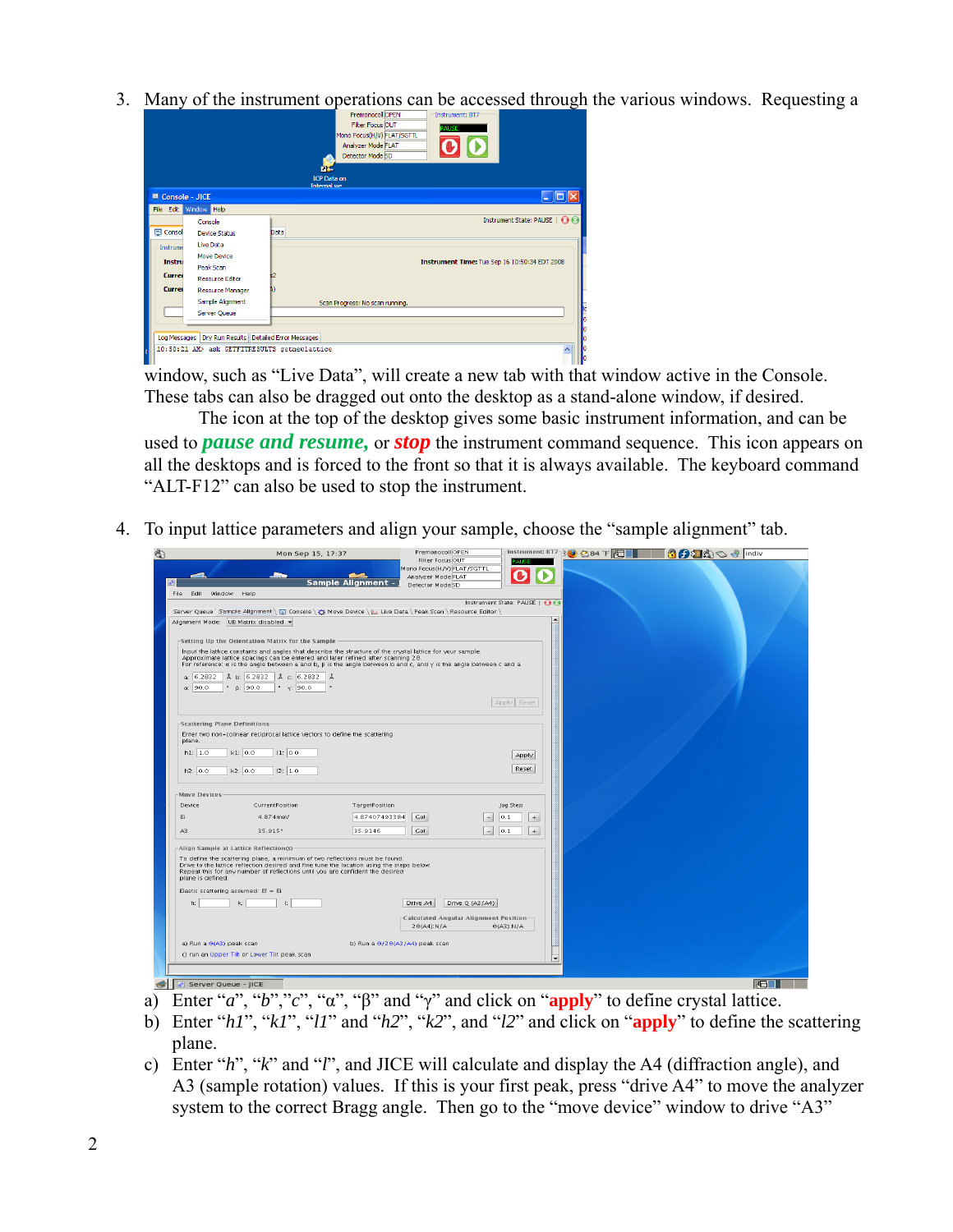around until you find your peak.

- d) To do a rocking scan, open the "peak scan" window. Then choose device "A3", and enter values for "range", "step size", "duration" and click on "findpeak". You can "move to fit" and then "redefine A3" to the calculated value shown in the "sample alignment" panel. You determine the actual d-spacing by doing an "A3-A4" (θ:2θ) and then update the appropriate lattice parameter(s), and adjust the goniometer tilts by scanning "smplutilt" or "smpltilt" [sample upper tilt, sample lower tilt] in the peak scan panel.
- e) Once your first peak is properly aligned, input the (*h,k,l*) for the second peak and go to the 2nd peak via the "sample alignment" panel (enter "*h*","*k*","*l*" and press "drive to Q"). Adjust the tilt (peak scan on "smplutilt" or "smplltilt") and adjust the lattice parameter(s) for this peak ("peak scan" on "A3-A4").
- 5. Once sample is aligned, you can adjust the width and height of slits before the sample ("smplwdth" or "smplhght") and after the sample ("bksltwdth" or "bkslthght") ("peak scan" these four motors one by one), to reduce your background.
- 6. To set up a scan, go to "File", and "New". Choose either "Angle scan", "motor scan", "vector scan" or "environmental scan".

| $\blacksquare$ Console - JICE |                               | $\sim$<br>_______                             |
|-------------------------------|-------------------------------|-----------------------------------------------|
| File Edit Window Help         |                               |                                               |
| <b>New</b>                    | Angle Scan                    | Instrument State: PAUSE   00                  |
| Open                          | Vector Scan                   |                                               |
| Close                         | Environment Scan              |                                               |
| Save.                         | Motor Scan                    | Instrument Time: Tue Sep 16 10:52:37 EDT 2008 |
| Save As                       | Sequence                      |                                               |
| Print                         | run by N/A)                   |                                               |
| Reconnect                     |                               | Scan Progress: No scan running.               |
| Change Instrument             |                               |                                               |
| Change Experiment             |                               |                                               |
| Administrative Mode           | is Detailed Error Messages    |                                               |
| Exit                          | <b>TRESULTS</b> getnewlattice |                                               |

A new tab will open to allow you to set up that type of scan. You can choose either to enter "initial/final", "initial/step" or "center/step" values.

a) To do a "motor scan", click on the little square before the motor of interest, enter "scan ranges", "number of points", and "base count" (to measure the monitor rate go to "console panel" and type "rate" at the command line) and "prefactor", then give your scan a "scan name"; The scan name will be used to actually execute the scan. The data file will be saved using the "data file prefix" as the filename prefix plus a number. Enter "comments" if desired. Press "save scan" to save it, "dryrun scan" to calculate the angles and check angle limits, and "save and run scan" to run the scan manually. Dryrun will open a pop-up window to view the angles and error messages (if any), and the results of the Dryrun will also appear in the Console Tab. Running the scan puts the command in the server queue (explained below) to be executed.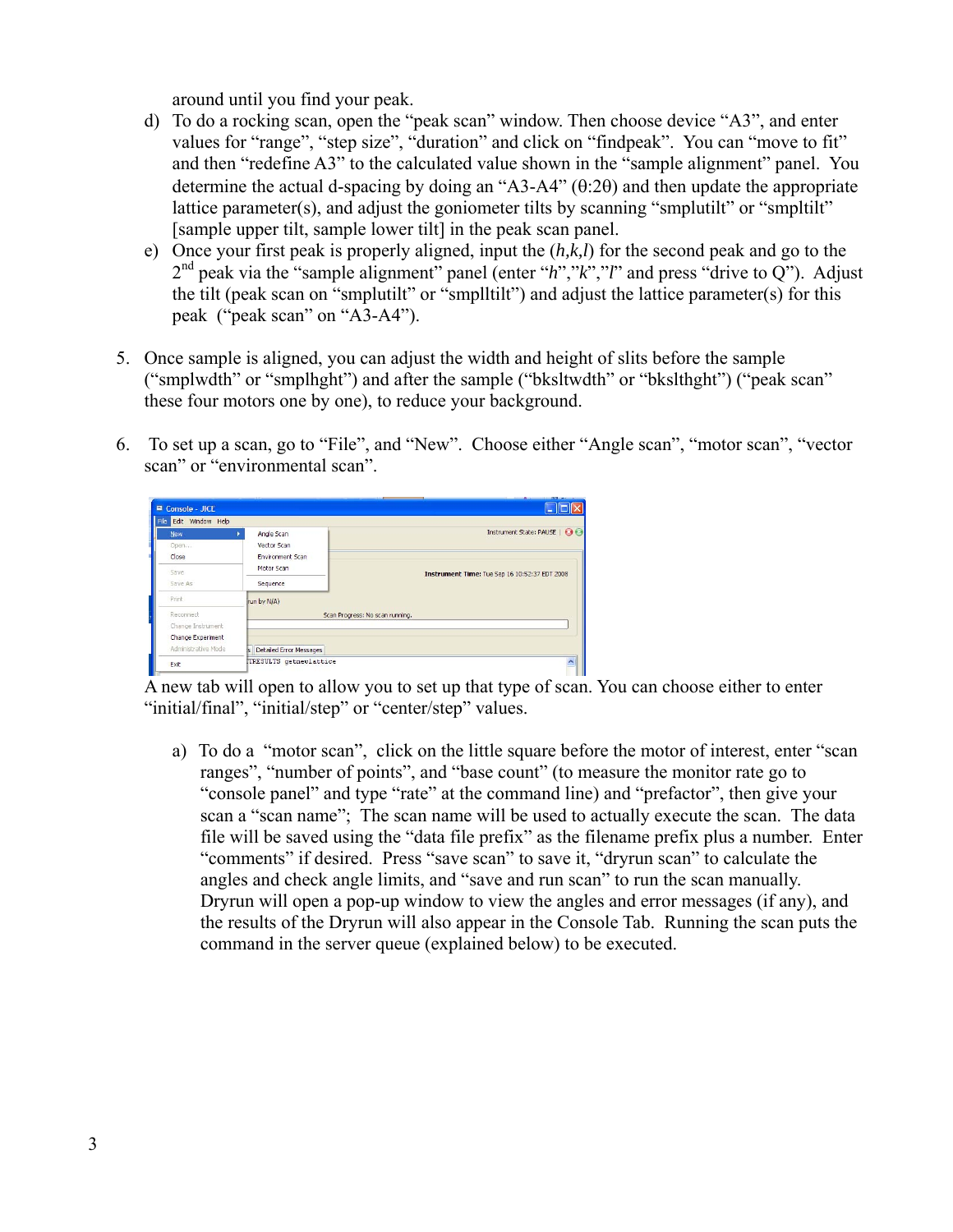|                                                      | Console Sample Algrament   La Live Data   M *Untitled!                                                                                                                                             |                 |                                               |            | Instrument State: PAUSE   1313 |   |
|------------------------------------------------------|----------------------------------------------------------------------------------------------------------------------------------------------------------------------------------------------------|-----------------|-----------------------------------------------|------------|--------------------------------|---|
| Instrument:                                          |                                                                                                                                                                                                    |                 |                                               |            |                                |   |
|                                                      | Moder                                                                                                                                                                                              |                 | i⊙ Initial/Final O Initial/Step O Center/Step |            |                                |   |
|                                                      | Initial                                                                                                                                                                                            | Final           | Center                                        | Step       | Units                          |   |
| A1                                                   |                                                                                                                                                                                                    |                 | <b>NIA</b>                                    | NIA        | ٠                              |   |
| A2                                                   |                                                                                                                                                                                                    |                 | <b>NGA</b>                                    | N/A        |                                |   |
| $\square$ A3                                         |                                                                                                                                                                                                    |                 | <b>NJA</b>                                    | <b>N/A</b> |                                |   |
| 24                                                   | 10                                                                                                                                                                                                 | $20 -$          | $15 -$                                        | 0.2        |                                |   |
| $\square$ A5                                         |                                                                                                                                                                                                    |                 | <b>NJA</b>                                    | NIA        |                                |   |
| A6                                                   |                                                                                                                                                                                                    |                 | <b>NEA</b>                                    | N/A        |                                |   |
| Additional Devices                                   |                                                                                                                                                                                                    |                 |                                               |            |                                |   |
| Include Amother Device in Scan!                      |                                                                                                                                                                                                    |                 |                                               |            |                                |   |
| Scan Parameters                                      |                                                                                                                                                                                                    |                 |                                               |            |                                |   |
|                                                      | Number of Points: 51                                                                                                                                                                               |                 | Data of Interest: Detector                    |            |                                |   |
|                                                      | Base Count:                                                                                                                                                                                        | ls.             | Count Against:                                |            |                                |   |
|                                                      |                                                                                                                                                                                                    |                 |                                               |            |                                |   |
|                                                      | Prefactor:<br>Environment parameter will be set to target value before scan is started.<br>Any device with fields left blank will not be moved and will stay at whatever                           | It.             | Timeout:                                      |            |                                |   |
| Properties                                           | Controller Type: Please Select Device v                                                                                                                                                            |                 |                                               |            |                                |   |
| Environment<br>the current prosition is at run time. |                                                                                                                                                                                                    |                 |                                               |            |                                |   |
|                                                      |                                                                                                                                                                                                    |                 |                                               |            |                                |   |
| Bragg Buffer                                         | To center scan on a point in reciprocal space, enter values below<br>and press Populate Fields button to calculate appropriate angles.<br>If any field is left blank these values will be ignored. |                 |                                               |            |                                |   |
| $Et=[E-Ef]$                                          | Fixed Ef v<br>meV                                                                                                                                                                                  |                 | meV                                           |            |                                |   |
| h, k, l                                              |                                                                                                                                                                                                    | Populate Fields |                                               |            |                                |   |
| Scan Description                                     |                                                                                                                                                                                                    |                 |                                               |            |                                |   |
|                                                      |                                                                                                                                                                                                    |                 |                                               |            |                                |   |
|                                                      |                                                                                                                                                                                                    |                 |                                               |            |                                |   |
| Scan Name:<br>Data File Prefix:<br>Comments:         |                                                                                                                                                                                                    |                 |                                               |            |                                | ñ |

- b) To do a scan of a Bragg peak (a.k.a. Bragg Buffer in ICP), in "motor scan" choose "center/step" mode, go to the section called "Bragg Buffer", enter "Et=ei-ef" 0 meV and enter the value for "fixed Ei/Ef". Enter "*h,k,l*" then press "populate fields" and all the values for the angles are populated. To do an A3 (rocking) scan, click on the square before A3; To do an A3:A4 (θ:2θ) scan, click on the square before A3 and A4, and enter the steps for A3 and A4 in a 1:2 ratio.
- c) To do a constant-**Q** or contant-E scan, go to "vector scan" and enter values for "*h*","*k*","*l*" and "E", enter "scan name", "data file prefix" and "comments". Press "save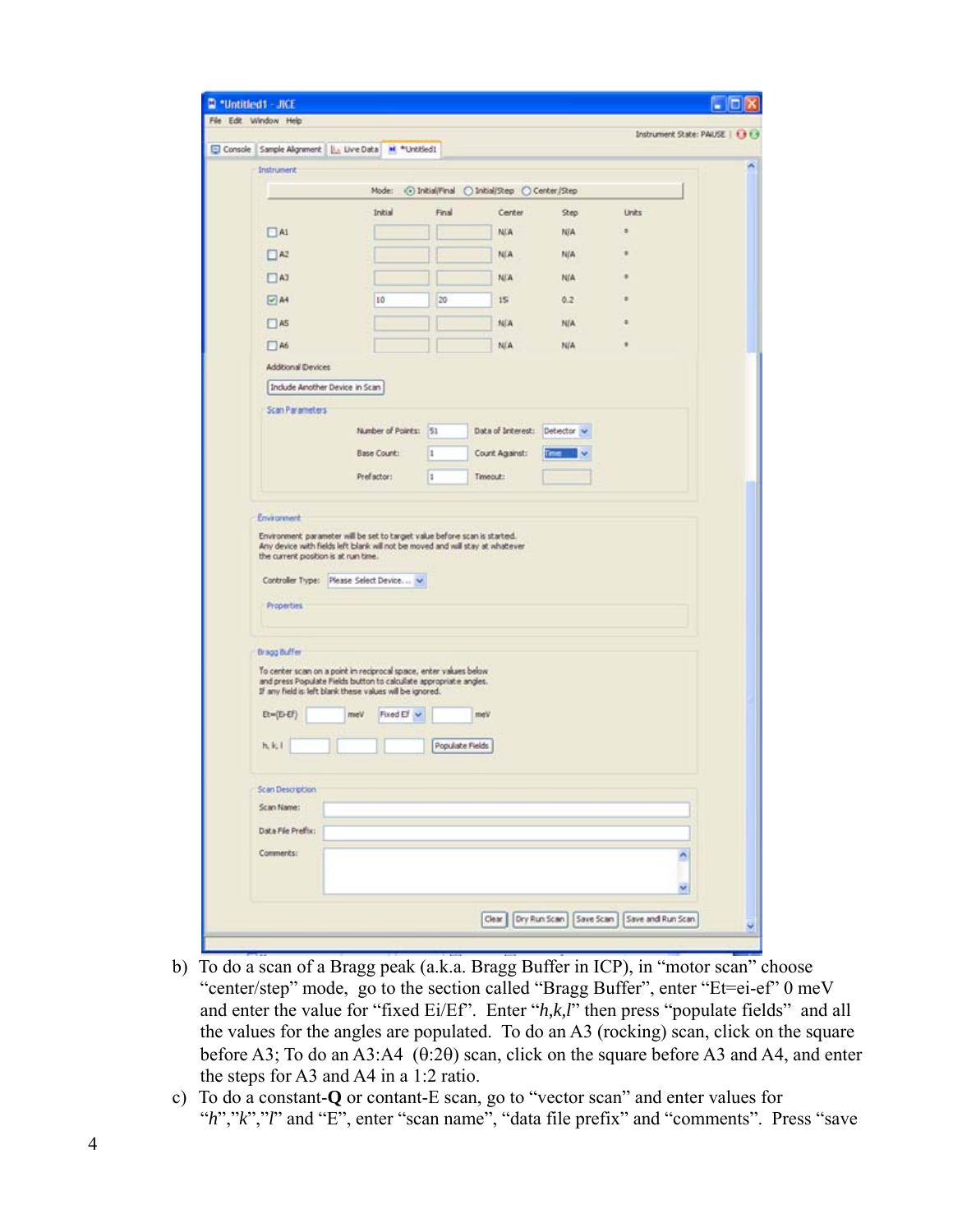| File<br>Edit<br>Window           | Help                                 |                               |                                         |                                                                               |            |                                                                                                                                      |
|----------------------------------|--------------------------------------|-------------------------------|-----------------------------------------|-------------------------------------------------------------------------------|------------|--------------------------------------------------------------------------------------------------------------------------------------|
|                                  |                                      |                               |                                         |                                                                               |            | Instrument State: PAUSE $\Box$                                                                                                       |
| <b>v</b> *Untitled2 $\vee$ *Q2 \ |                                      |                               |                                         |                                                                               |            | Server Queue \ Sample Alignment \ El Console \ $\bigcirc$ Move Device \     L Live Data \ Peak Scan \ Resource Editor \ M *Untitled1 |
|                                  |                                      |                               |                                         | (or other position in reciprocal space) along a vector direction.             |            |                                                                                                                                      |
|                                  | -Instrument-                         |                               |                                         |                                                                               |            |                                                                                                                                      |
|                                  | Fixed Energy                         | Fixed Ef $\blacktriangledown$ | 14.7                                    | meV                                                                           |            |                                                                                                                                      |
|                                  |                                      |                               |                                         | Mode: O Initial/Final O Initial/Step O Center/Step                            |            |                                                                                                                                      |
|                                  |                                      | Initial                       | Final                                   | Center                                                                        | Step       | <b>Units</b>                                                                                                                         |
| h                                |                                      | 2.0                           | 2.0                                     | $\overline{z}$                                                                | $\circ$    | rlu                                                                                                                                  |
| k                                |                                      | 0.0                           | 0.0                                     | $\circ$                                                                       | $\circ$    | rlu                                                                                                                                  |
|                                  |                                      | 0.0                           | 0.0                                     | 0                                                                             | $\circ$    | rlu                                                                                                                                  |
|                                  | $Et = (Ei - Ef)$                     | 0.0                           | 15.0                                    | 7.5                                                                           | 0.5        | meV                                                                                                                                  |
|                                  | -Scan Parameters-                    |                               |                                         |                                                                               |            |                                                                                                                                      |
|                                  |                                      | Number of Points:             | 31                                      | Data of Interest:                                                             | Detector - |                                                                                                                                      |
|                                  | Base Count:                          |                               | 170000.0                                | Count Against:                                                                | Monitor    |                                                                                                                                      |
|                                  | Prefactor:                           |                               | 1.0                                     | Timeout:                                                                      |            |                                                                                                                                      |
|                                  |                                      |                               |                                         |                                                                               |            |                                                                                                                                      |
|                                  | Environment                          |                               |                                         |                                                                               |            |                                                                                                                                      |
|                                  |                                      |                               |                                         | Environment parameter will be set to target value before scan is started.     |            |                                                                                                                                      |
|                                  | the current position is at run time. |                               |                                         | Any device with fields left blank will not be moved and will stay at whatever |            |                                                                                                                                      |
|                                  |                                      |                               | Controller Type: Please Select Device ▼ |                                                                               |            |                                                                                                                                      |
|                                  | $\lceil$ Properties                  |                               |                                         |                                                                               |            |                                                                                                                                      |
|                                  |                                      |                               |                                         |                                                                               |            |                                                                                                                                      |
|                                  | <b>Scan Description</b>              |                               |                                         |                                                                               |            |                                                                                                                                      |
|                                  | Scan Name:                           | Q2                            |                                         |                                                                               |            |                                                                                                                                      |
|                                  | Data File Prefix:                    | YHoMnO3                       |                                         |                                                                               |            |                                                                                                                                      |
|                                  | Comments:                            |                               |                                         |                                                                               |            | $\blacktriangle$                                                                                                                     |
|                                  |                                      |                               |                                         |                                                                               |            |                                                                                                                                      |
|                                  |                                      |                               |                                         |                                                                               |            | ٠                                                                                                                                    |
|                                  |                                      |                               | Clear<br>Dry Run Scan                   | Save Scan                                                                     |            | Save and Run Scan                                                                                                                    |
|                                  |                                      |                               |                                         |                                                                               |            |                                                                                                                                      |
| Server Queue - JICE              |                                      |                               |                                         |                                                                               |            |                                                                                                                                      |

scan" to save it, "dryrun scan" to "dry run" or press "save and run scan" to run the scan.

- d) To do an environment scan such as scanning the temperature or magnetic field, choose "environment scan". Select either "Temp" or "Hmag". Enter the appropriate ranges, and go to "properties" to enter the values for "tolerance", "wait between the points", "wait before the points". **NOTE: Make sure to move to the correct A4 value or Bragg position of interest before running the environment scan.**
- 7. To run a sequence of scans, go to "window", then "server queue". On the left of the server queue window, there is folder called "scans" and your scans are saved there. To execute a scan you can either 1) click on the scan of interest, then drag to the right window, OR 2) right click on the scan and the choose "add to queue". "scan runscan <scanname>" will show up in the server queue in the right pane of the window. If this is the first scan in the queue, then this scan will start running and "scan runscan <scanname>" becomes bold. Drag additional scans into the queue in the order you want. Any other commands that you want to execute, such as "move temp 231.0", can be executed from the console command line, or any of the other command windows such as in "move device" or "find peak", and these will be added to the queue in the order in which they are given. You can change the order in the queue by highlighting a command or multiple commands in the right window and then move them up or down by pressing the "up" or "down" buttons, or remove them with the "remove" button.
- 8. Alternatively, you can write a sequence file. Go to "file", then "new", then "sequence", then a sequence tab will open. You can write all the commands in this file, then go to "File", then "save" or "save as" to the filename of your choice. Then go to the "server queue", and in the